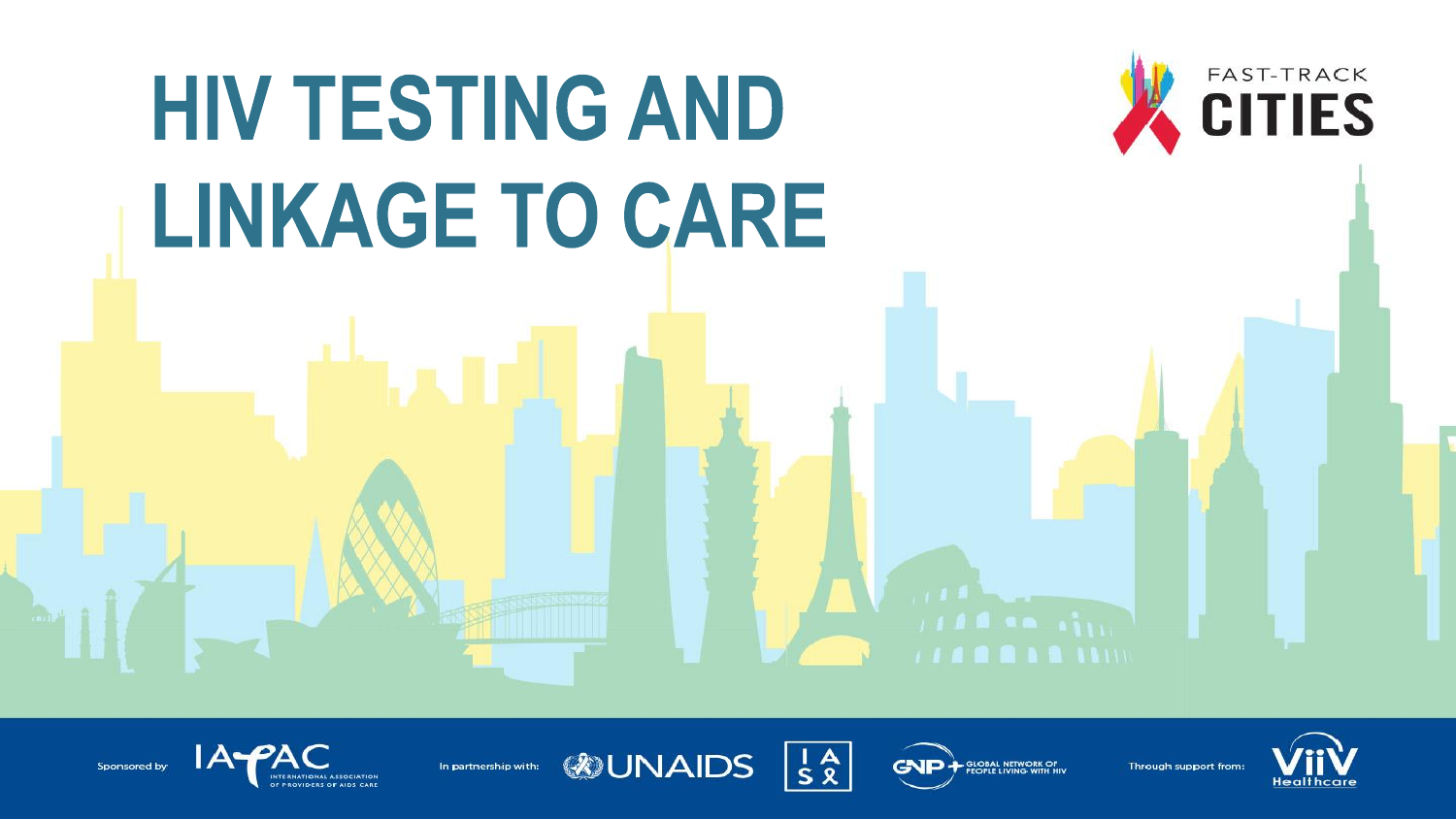## **FAST-TRACK CITIES INITIATIVE**



- Worldwide movement that seeks to use the unique potential of local communities to accelerate progress towards achieving HIV epidemic control
- More than 300 cities worldwide
- Primary partners:
	- UNAIDS
	- International Association of Providers of AIDS Care (IAPAC)
	- UN-Habitat
- Fast-Track Cities Website: [www.fast-trackcities.org](http://www.fast-trackcities.org/)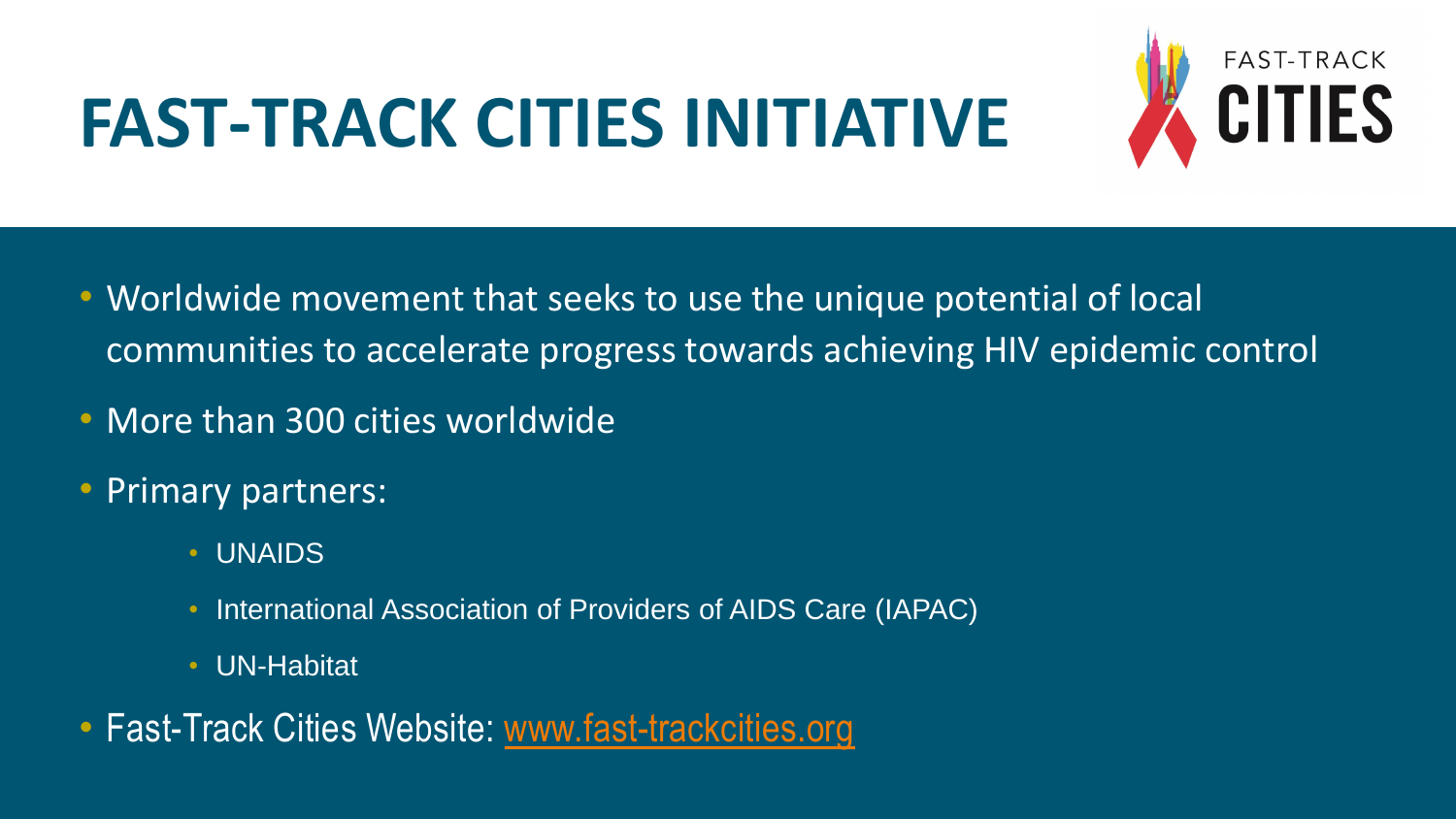# **GOALS OF THE** FAST-TRACK **CITIES INITIATIVE**



- Optimize the HIV care and prevention continua towards attainment of the global 90-90-90 targets
- Increase utilization of combination HIV prevention services
- Operationalize global and local treatment policies at the city clinic level
- Reduce to zero the negative impact of stigma and discrimination
- Establish a common, web-based platform for real-time monitoring of progress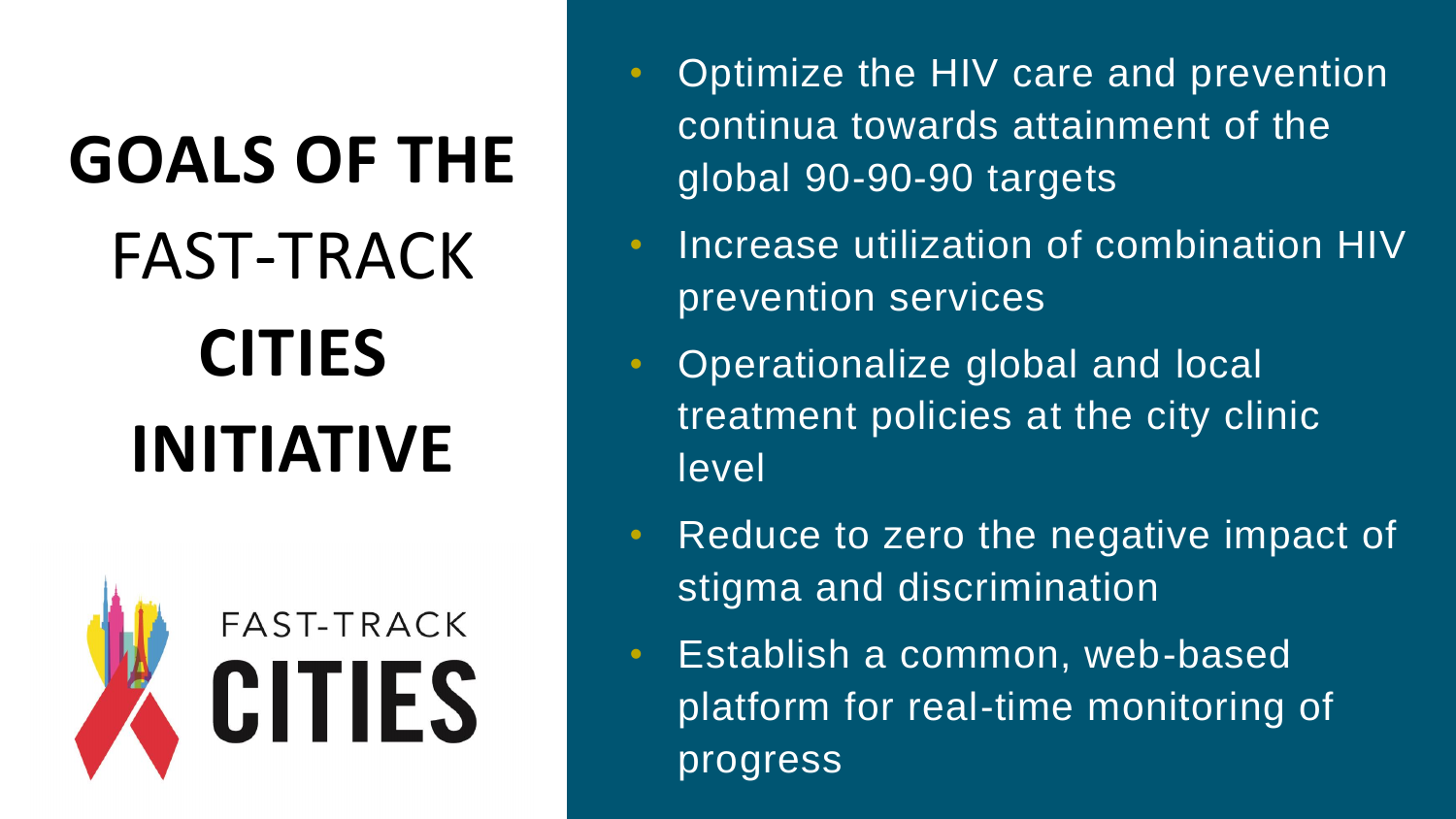#### **LEARNING OBJECTIVES**

**The purpose of this module is to summarize…** 

Recommendations made by WHO for HIV testing and linkage to care

**After completing this module, you will be able to…**

- 1. Explain the importance of early diagnosis of HIV and linkage to care as key steps to improve the health and well being of people living with HIV and reduce the number of new HIV infections
- 2. Identify key factors that impede early HIV diagnosis & linkage to care
- 3. Understand what differentiated HIV testing services are
- 4. Describe how emerging HIV testing and linkage to care best practices can increase early HIV diagnosis and linkage to care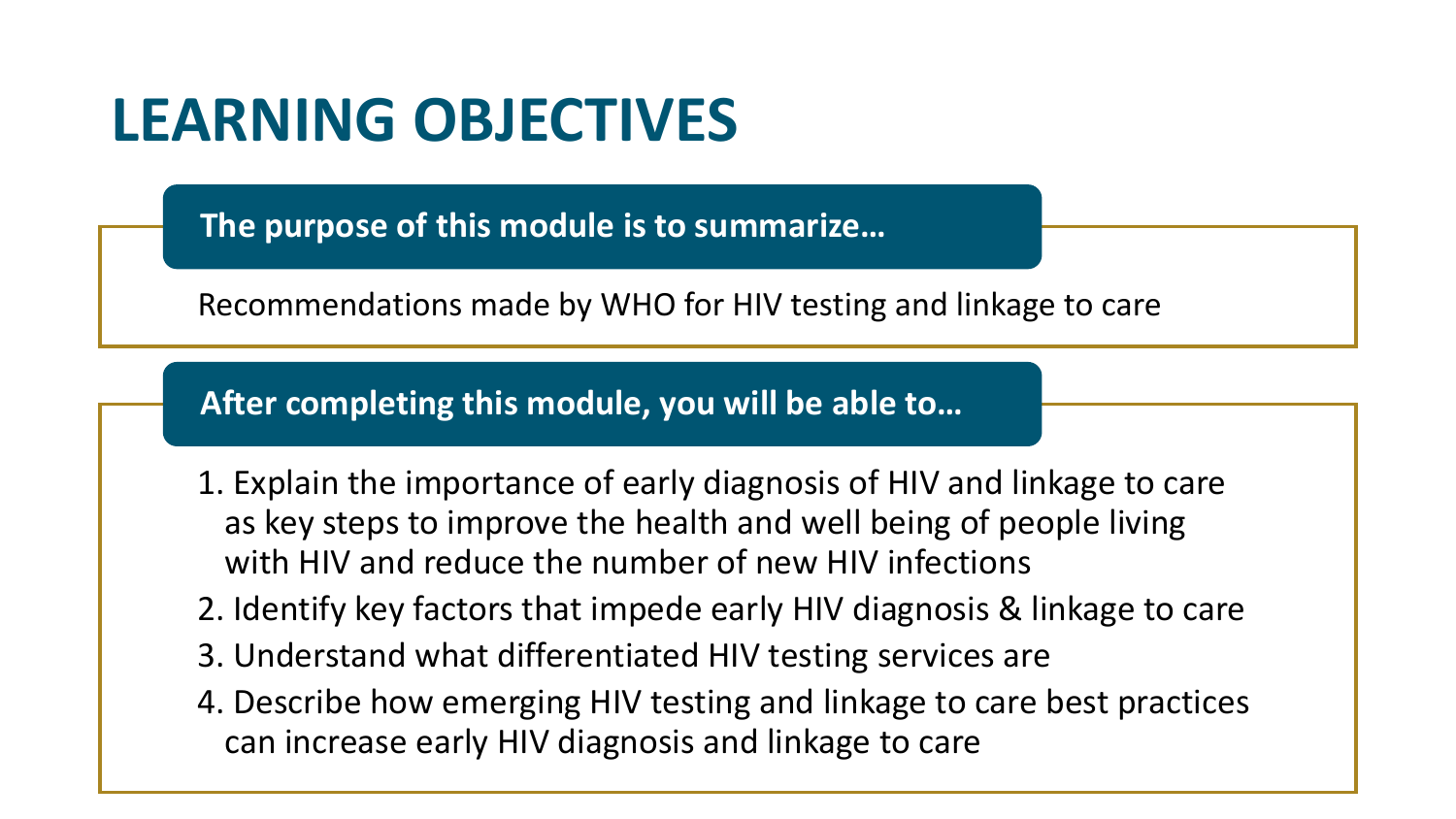# **SECTION 1 RECOMMENDATIONS FOR HIV TESTING**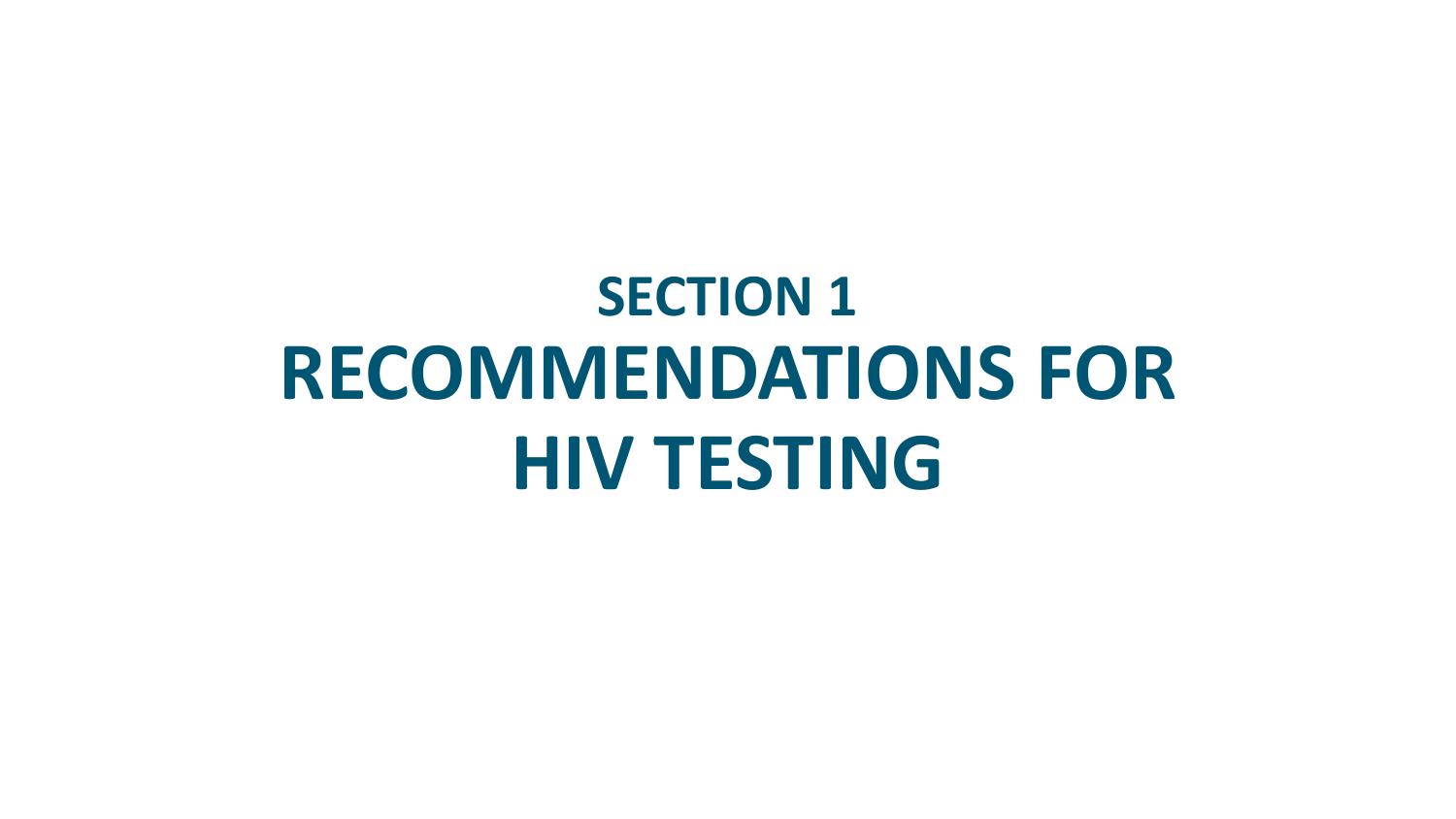**HIV TESTING and LINKAGE to CARE**



This module addresses first two 90s

- At least 90% of all people living with HIV (PLWH) are aware of their status
- Linking at least 90% of all PLWH to treatment

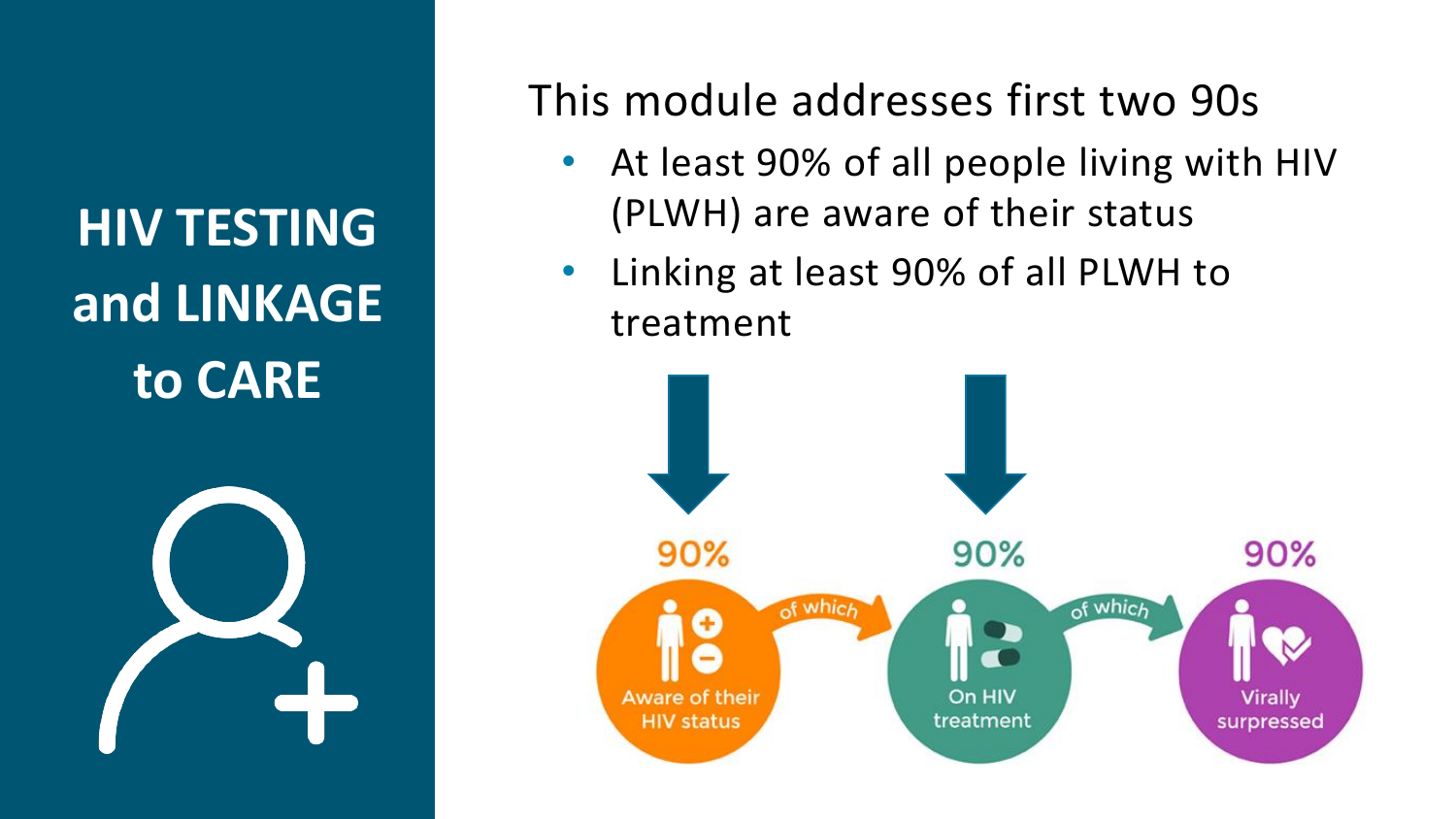**Populations with Particular Testing Challenges**



- Men of all ages are less likely than women to know their HIV status
- Adolescents and young adults are less likely to know their HIV status than adults
- Only about half of children born to HIV+ mothers receive early infant diagnosis within the first two months of life
- Key populations are less likely to know their HIV status
- Stigma and discrimination deter many key populations from learning their HIV status

Miles to go: UNAIDS Celletti F et al. 2017 UNAIDS AIDSInfo database, 2018 Towards an AIDS-free world for children; UNAIDS Action, innovation and solidarity: Building on momentum to close the gaps and leave no one behind in western and central Africa, 2018; UNAIDS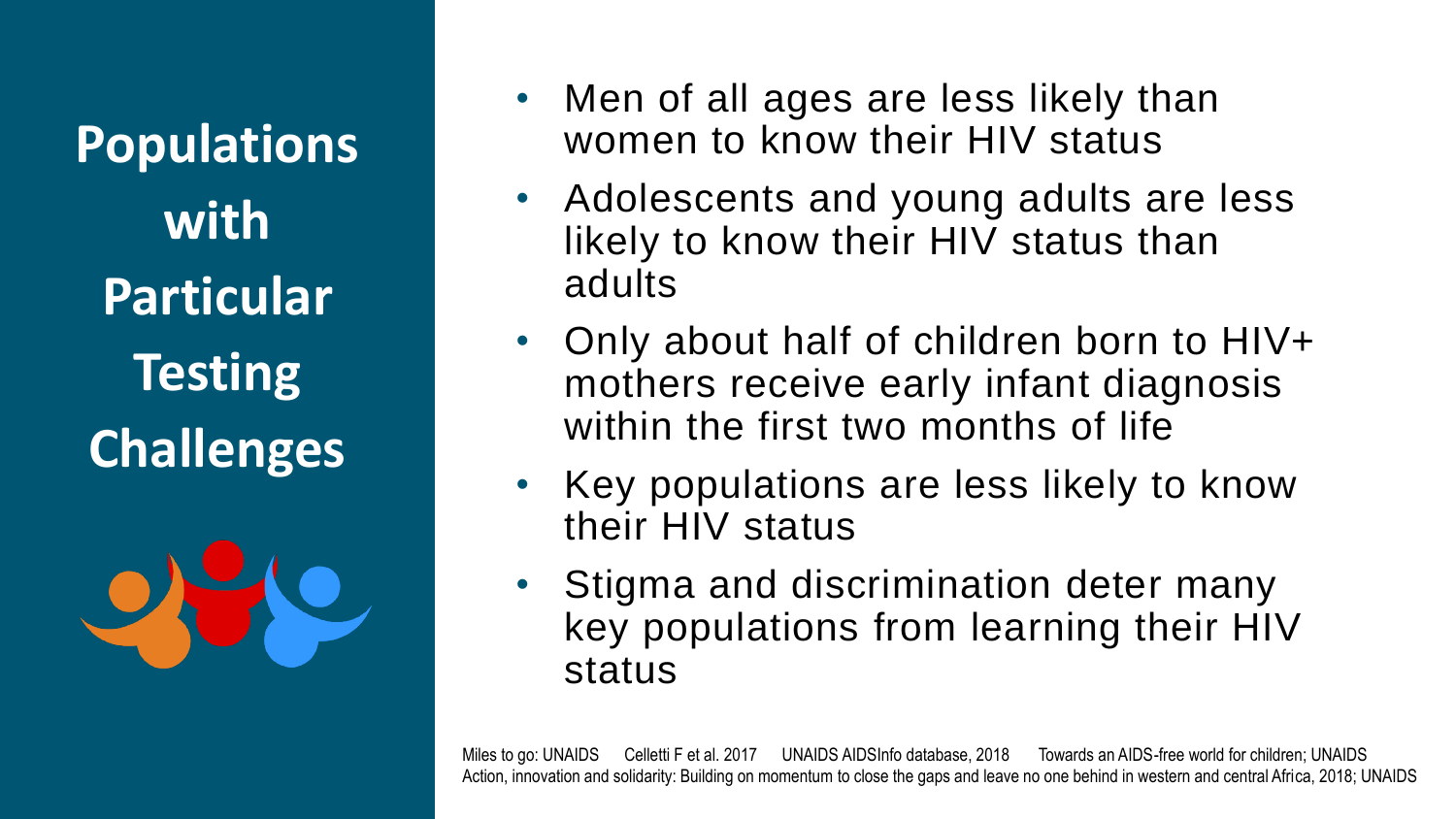#### **Differentiated HIV Testing Services**



Source: Differentiated Service Delivery for HIV: A Decision Framework For HIV Testing Services Published by: International AIDS Society (IAS) Amsterdam, the Netherlands. July 2018.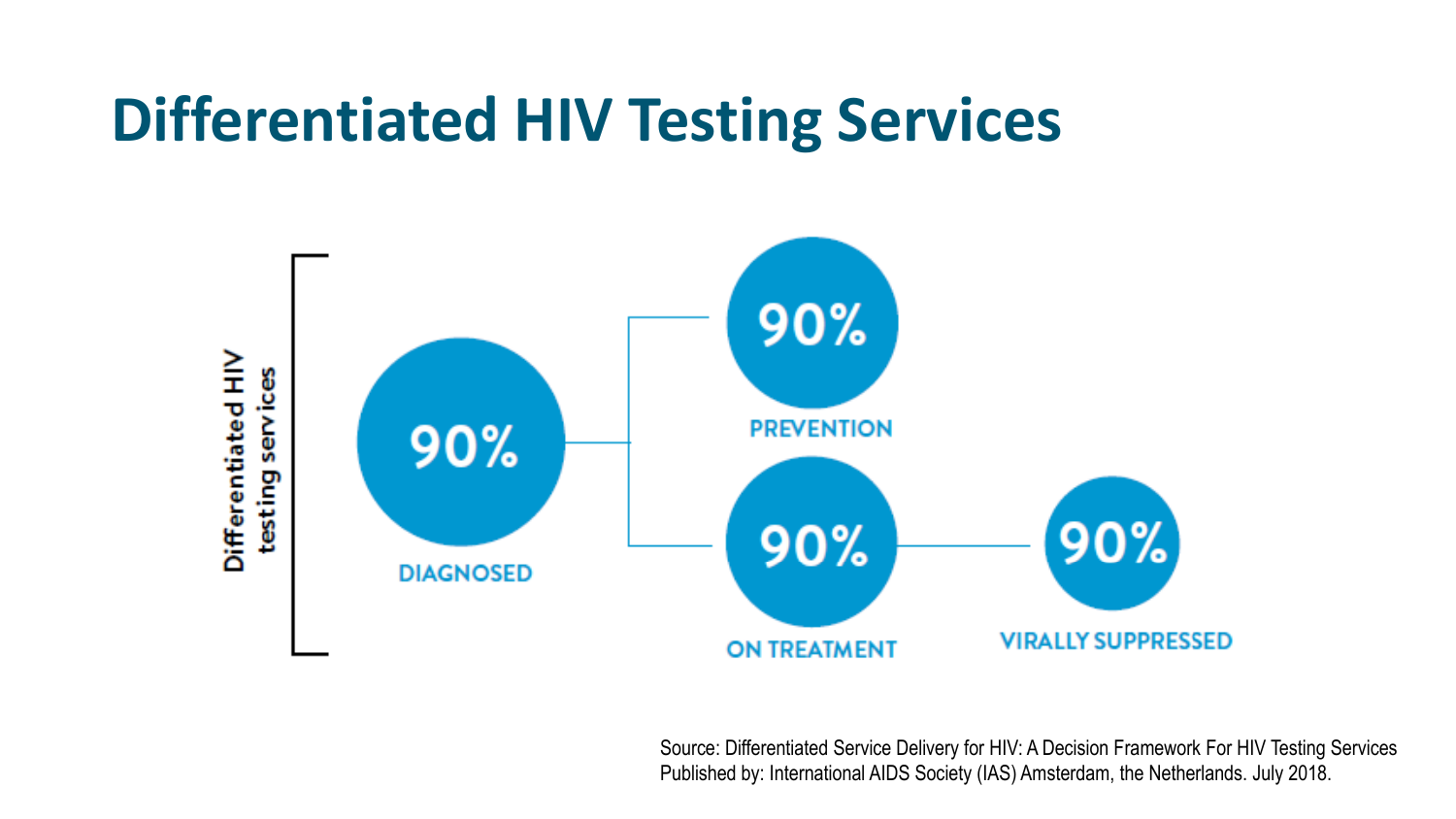### **Three components of differentiated HIV testing services**

| <b>MOBILIZING</b>                                                                      | <b>TESTING</b>                                                                            | <b>LINKING</b>                                                                                                                           |  |  |  |  |  |
|----------------------------------------------------------------------------------------|-------------------------------------------------------------------------------------------|------------------------------------------------------------------------------------------------------------------------------------------|--|--|--|--|--|
| <b>Mass/group</b><br>Network-based<br><b>Partner notification</b><br>and index testing | <b>Health facility</b><br><b>Non-health facility</b><br><b>Community</b><br>Self-testing* | <b>Peer navigators</b><br><b>Compensation/incentives</b><br><b>Same-day ART initiation</b><br><b>Friendly services</b><br><b>Tracing</b> |  |  |  |  |  |
|                                                                                        |                                                                                           |                                                                                                                                          |  |  |  |  |  |

Sources: Differentiated Service Delivery for HIV; IAS Policy Brief: Consolidated guidelines on HIV prevention, diagnosis, treatment and care for key populations, WHO 2017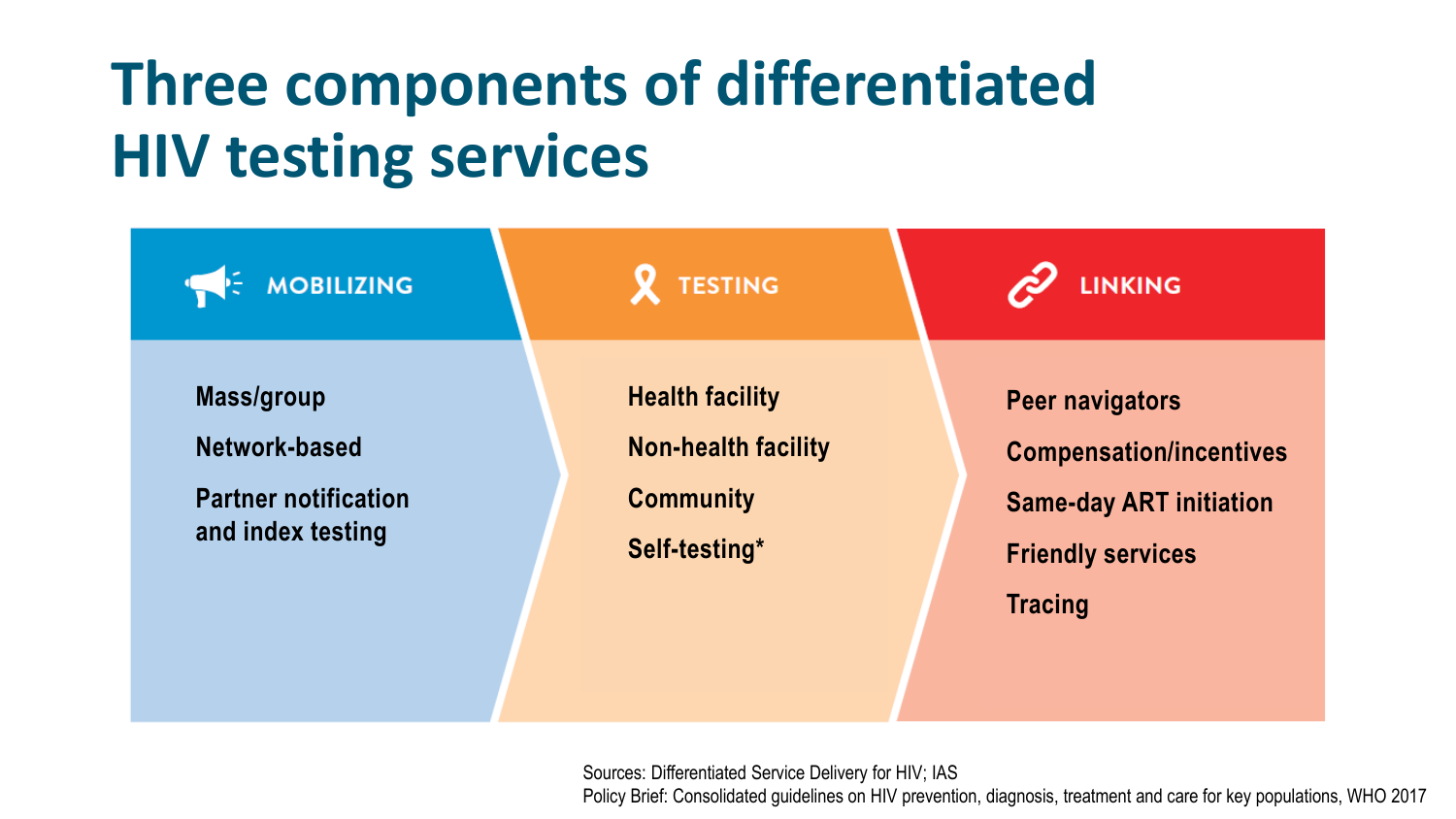#### **HIV Self Testing**

- HIV Self Testing
	- − Complements existing HIV testing services
	- − Creates demand
- Facilitates couple and partner testing
- Reach those who do not know their status
- Self testing
	- − Increases uptake and frequency of testing
	- − Populations not reached by mainstream testing services
	- − Key populations, men and young people
		- Stigma and discrimination

Source: HIV self-testing strategic framework: a guide for planning, introducing and scaling up. Geneva: World Health Organization; 2018. Licence: CC BY-NC-SA 3.0 IGO

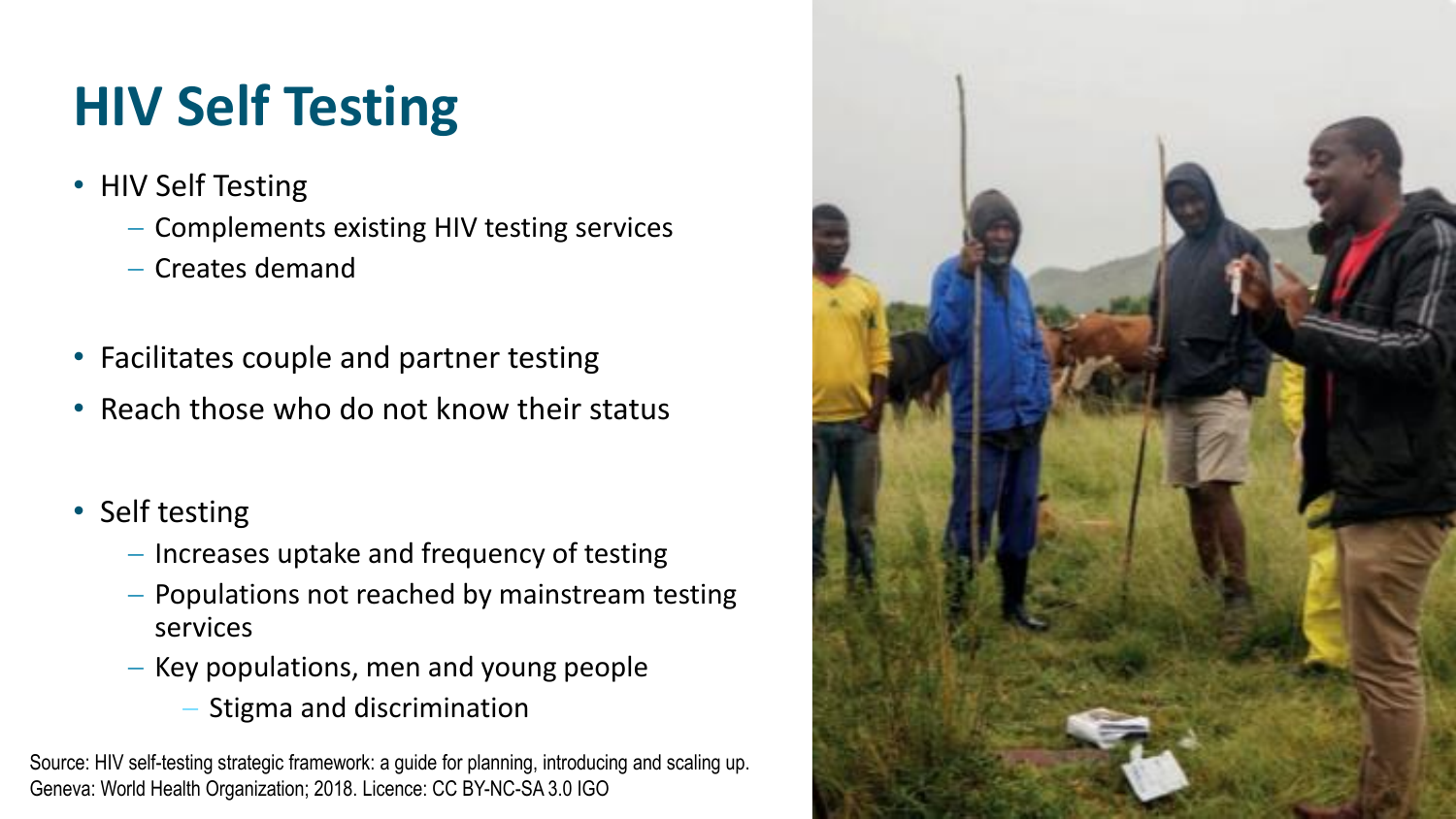# **HIV Self Testing**

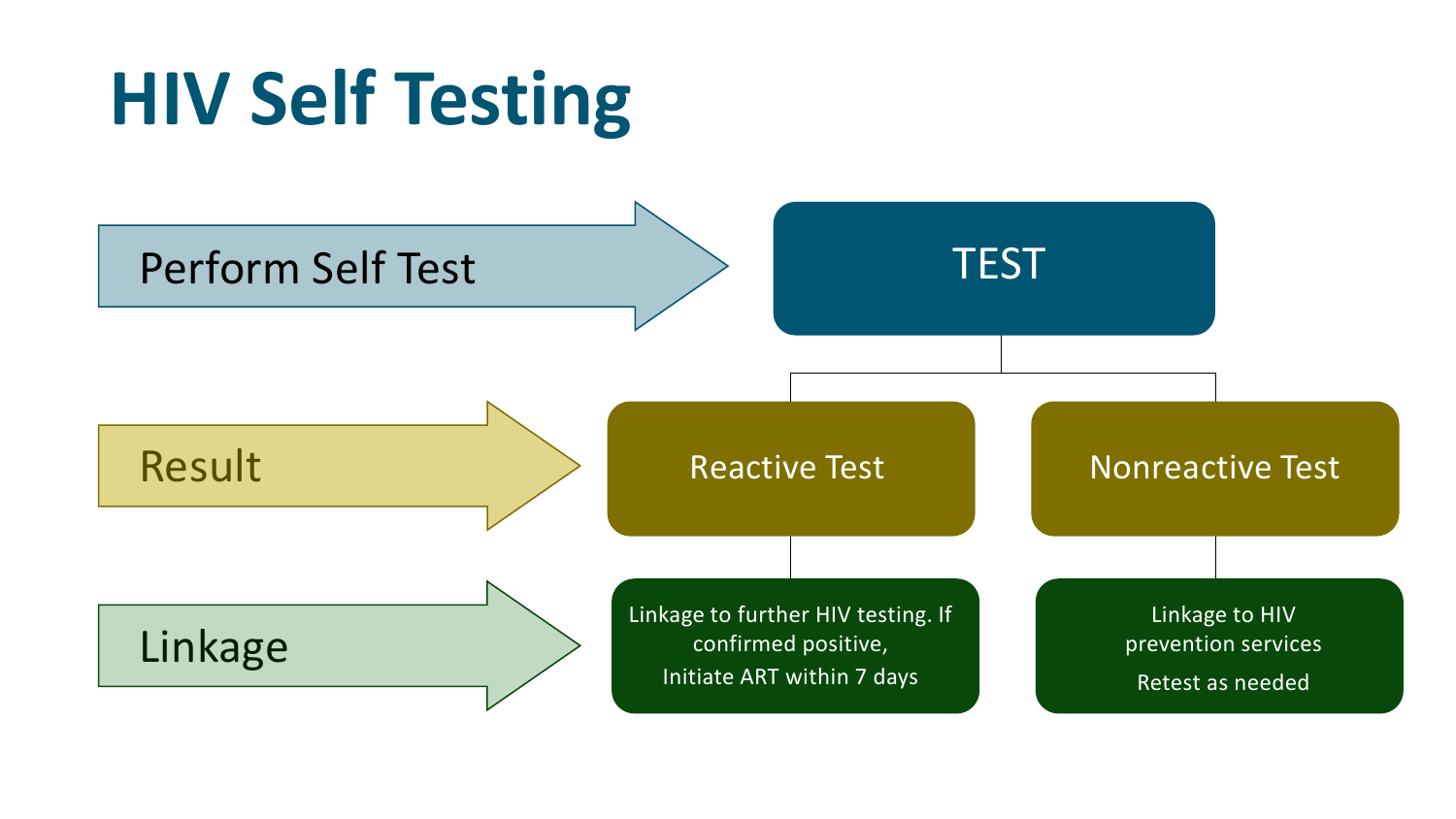**HIV Self Testing and the Window Period**

|     |                 |                                                                                                                                                                                                                                                                                                                                                                                                                                                                                         |  |        | .               |   |  |   |                       |   |  |
|-----|-----------------|-----------------------------------------------------------------------------------------------------------------------------------------------------------------------------------------------------------------------------------------------------------------------------------------------------------------------------------------------------------------------------------------------------------------------------------------------------------------------------------------|--|--------|-----------------|---|--|---|-----------------------|---|--|
|     |                 | <b>COL</b>                                                                                                                                                                                                                                                                                                                                                                                                                                                                              |  |        |                 | . |  |   |                       |   |  |
|     |                 | $\sim$ $\blacksquare$ $\blacksquare$ $\blacksquare$ $\blacksquare$ $\blacksquare$ $\blacksquare$ $\blacksquare$ $\blacksquare$ $\blacksquare$ $\blacksquare$ $\blacksquare$ $\blacksquare$ $\blacksquare$ $\blacksquare$ $\blacksquare$ $\blacksquare$ $\blacksquare$ $\blacksquare$ $\blacksquare$ $\blacksquare$ $\blacksquare$ $\blacksquare$ $\blacksquare$ $\blacksquare$ $\blacksquare$ $\blacksquare$ $\blacksquare$ $\blacksquare$ $\blacksquare$ $\blacksquare$ $\blacksquare$ |  | $\sim$ | l III i R       |   |  |   | $\alpha$ and $\alpha$ |   |  |
| . . | a se            |                                                                                                                                                                                                                                                                                                                                                                                                                                                                                         |  | . .    |                 |   |  |   | a a r                 |   |  |
|     |                 |                                                                                                                                                                                                                                                                                                                                                                                                                                                                                         |  | Π      |                 |   |  | г |                       | H |  |
|     | by Getty Images |                                                                                                                                                                                                                                                                                                                                                                                                                                                                                         |  |        | by Getty Images |   |  |   | by Getty Images       |   |  |

- Potential HIV exposure in the preceding 12 weeks
- Non-reactive self-test result
- Repeat self-testing again in 14 days
- Or seek testing at a facility or community testing place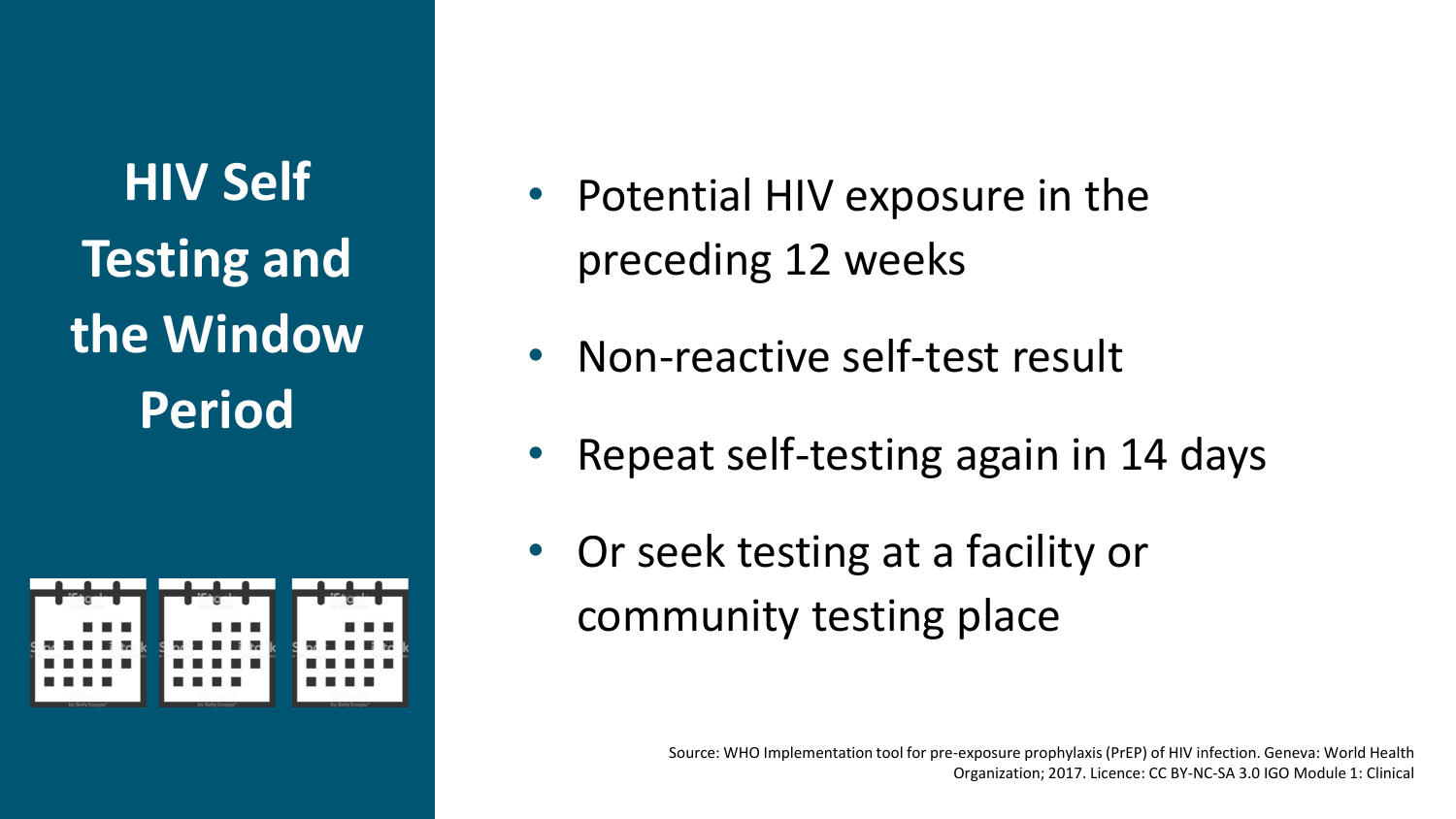Early Infant **Diagnostic the Window Window Point-of-care Diagnostic Testing**



- Centralized labs for early infant diagnosis (EID) is inadequate
- Multiple POC EID products are available and pre-qualified by WHO
- WHO recommends use of POC EID for diagnosis of HIV in newborns
- The proportion of HIV+ infants initiating antiretroviral therapy within 60 days of sample collection
- 90% for POC EID compared to 13% for traditional EID

WHO. WHO list of prequalified in vitro diagnostic products. Geneva: World Health Organisation; 2018 25 June.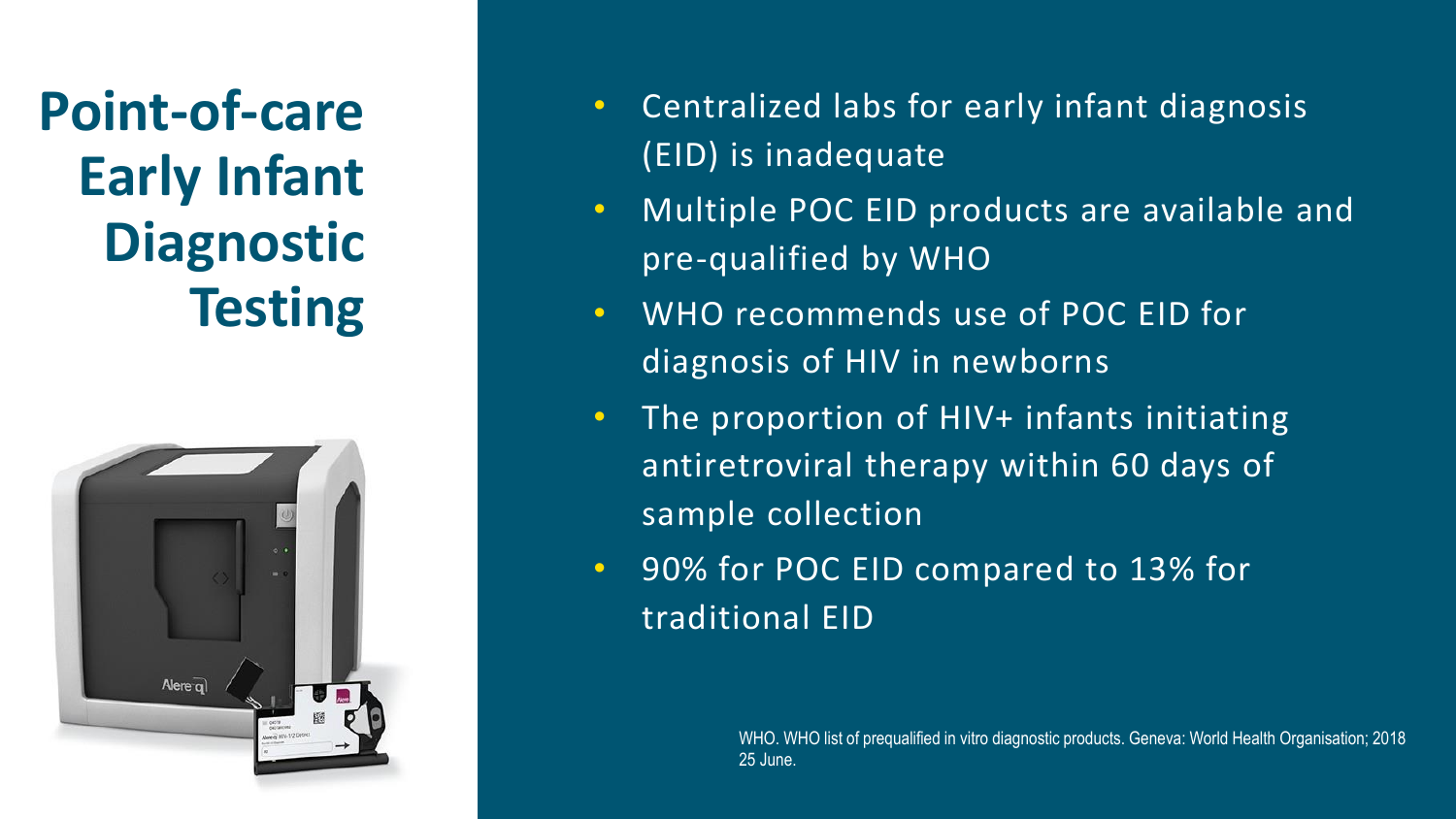**Moving Testing into the Community**

#### Multi-disease mobile testing

# Home testing

Partner notification (index testing)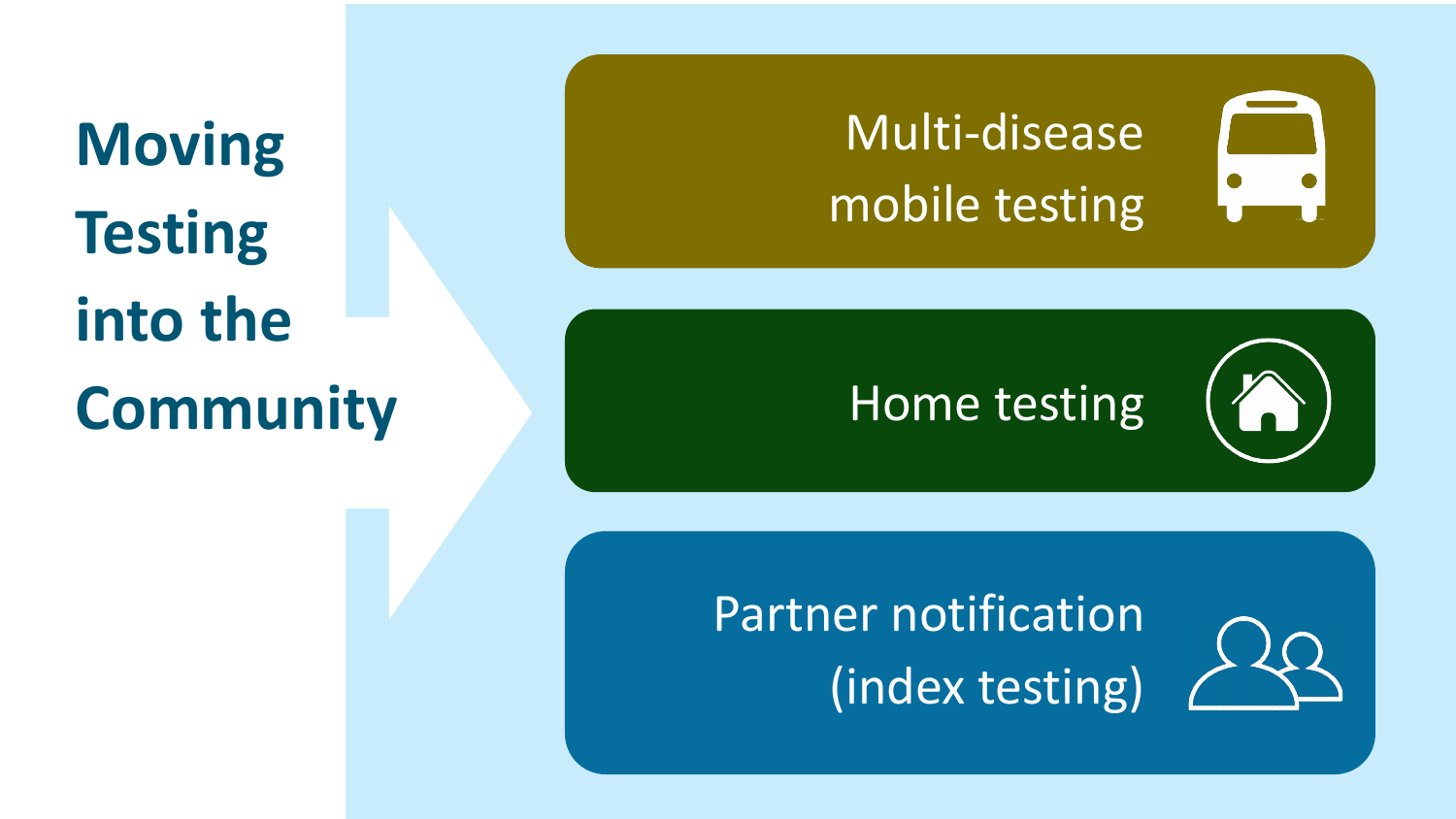

#### **Multi-Disease Testing**

- HIV testing alongside screening for hypertension, diabetes, malaria, cervical cancer, tuberculosis
- Multi-disease screening can achieve very high levels of knowledge of HIV status
- SEARCH achieved populationlevel knowledge of HIV status exceeding 90%

Chamie G et al. A hybrid mobile approach for population-wide HIV testing in rural east Africa: an observational study. Lancet HIV. 2016;3(3):e111-e9.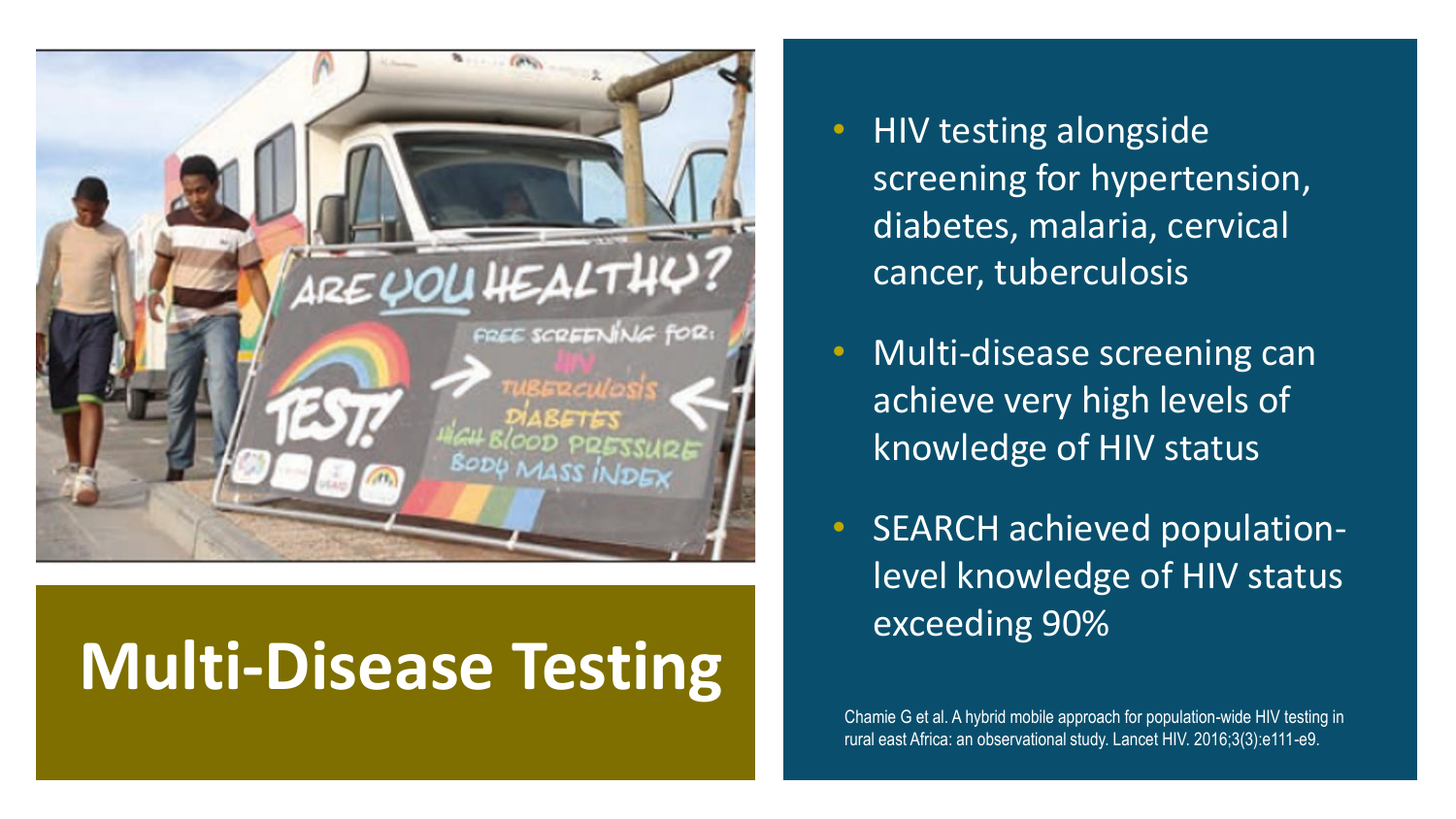# **Home Testing**



- Home-based testing is highly effective in achieving high levels of knowledge of HIV status
- Home-based testing is especially effective in reaching children and people who have never tested
- Home-based testing less effective in reaching men and adolescents
- Home-based testing in the PopART trial in Zambia
	- Very high levels of knowledge of HIV status among women (greater than 90%)
	- Lower levels (78%) among men

Source: WHO Implementation tool for pre-exposure prophylaxis (PrEP) of HIV infection. Geneva: World Health Organization; 2017. Licence: CC BY-NC-SA 3.0 IGO Module 1: Clinical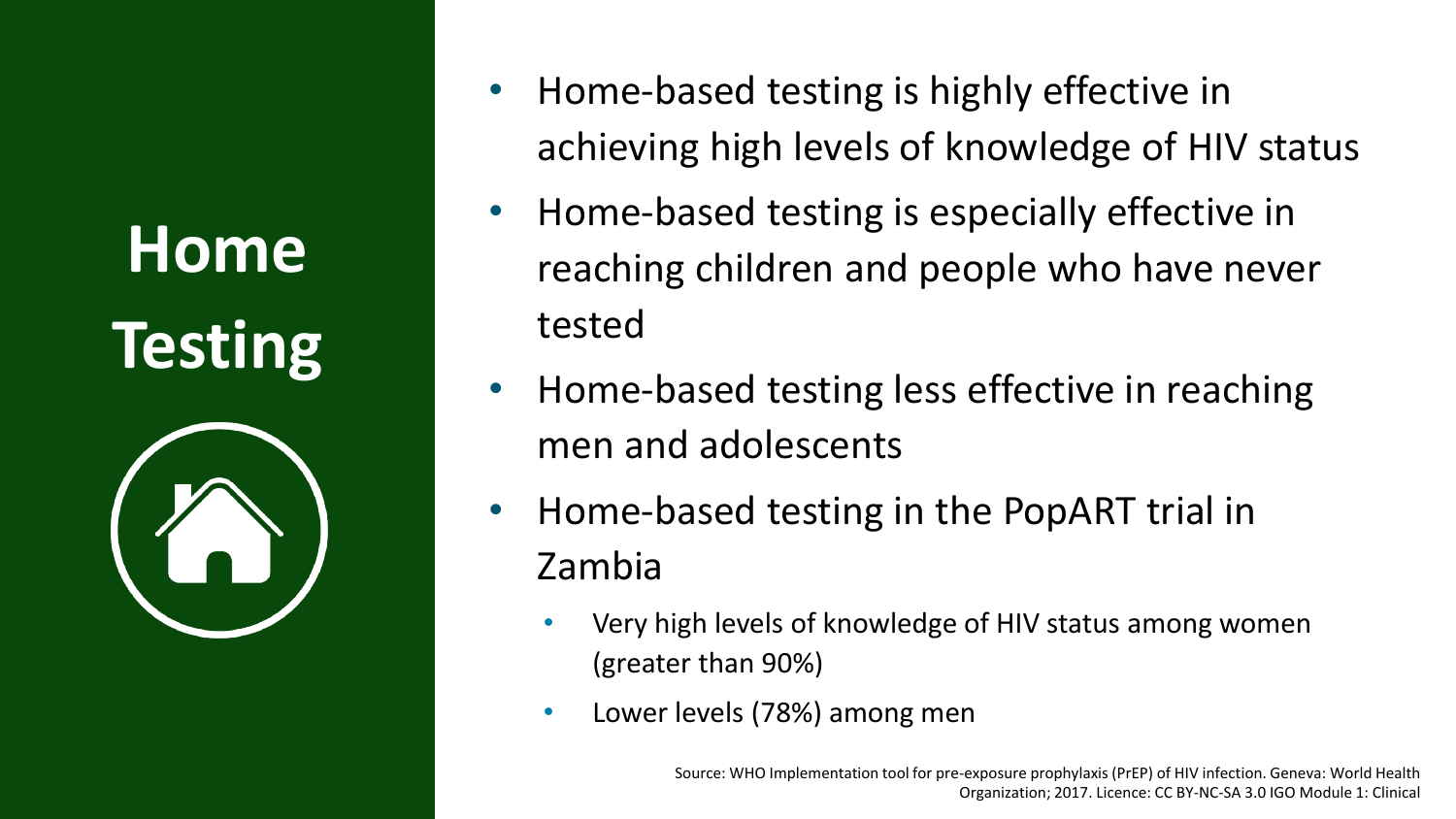- WHO recommends incorporation of partner notification in HIV programs
- Sexual or drug-using partners only, or all household family members
- **Home** • Several approaches to partner notification are possible
	- Assisted
- Assisted<br>• Health workers contact partners or household members to provide testing
	- Passive
		- Health workers advise HIV+ individuals to disclose their status to their partners
- Contract notification
	- Agreement between provider and the positive client
	- Inform partners
	- Client receives training on disclosure

Guidelines on HIV self-testing and partner notification: Supplement to consolidated guidelines on HIV testing services, 2016, Geneva: World Health Organization

**Partner Notification (Index Testing)**

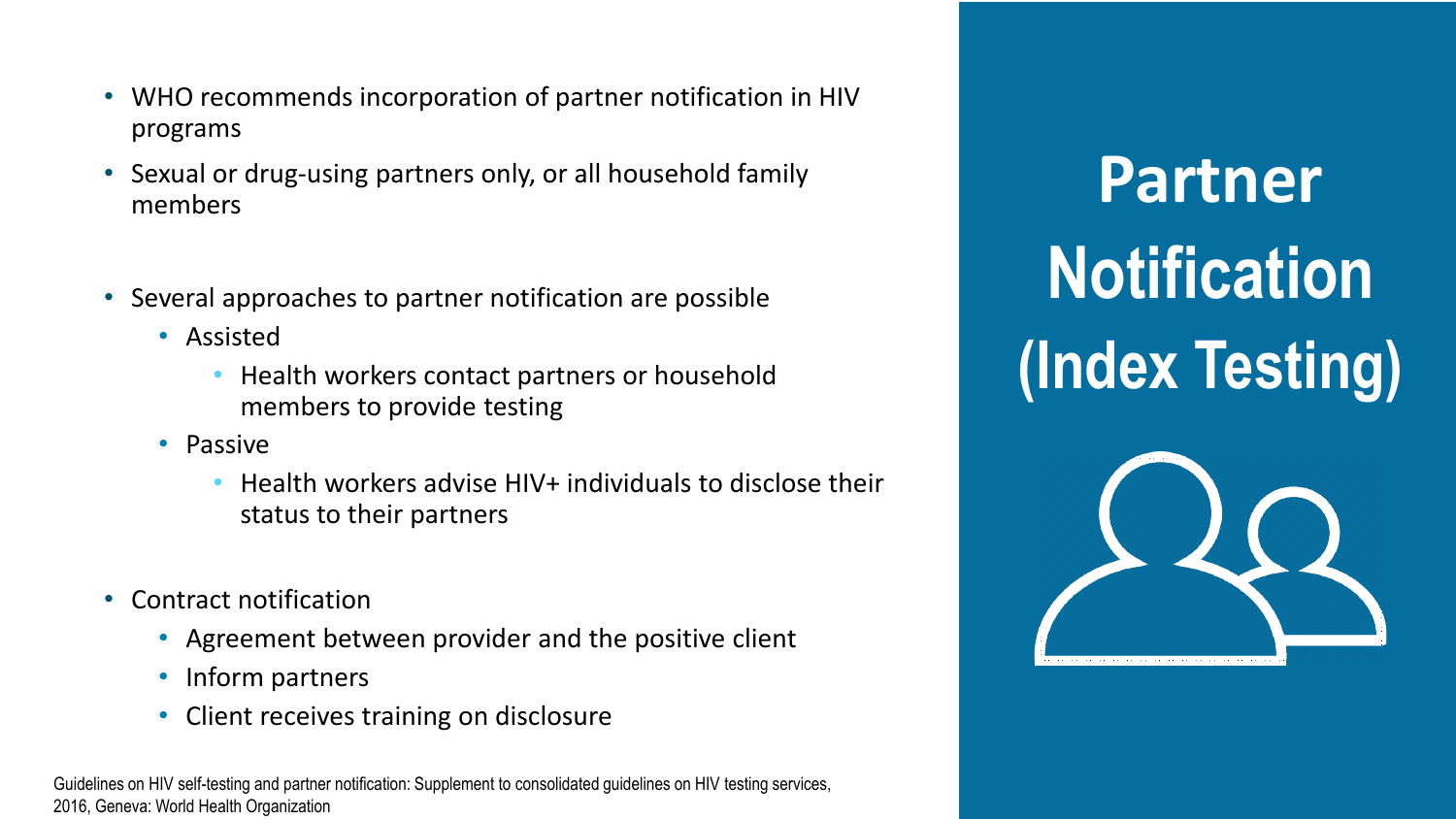- Partner notification strategies significantly increase HIV testing among partners of people who are HIV+ and facilitate linkage to care for HIV+ partners
- Assisted partner notification is more effective than passive partner notification
- All forms of partner notification must be voluntary
	- Only trained health workers should undertake partner notification
	- No involvement of law enforcement is appropriate
- Social harms associated with partner notification
	- Intimate partner violence, proven to be rare
	- Can be minimized by careful attention to the social and legal environment

Guidelines on HIV self-testing and partner notification: Supplement to consolidated guidelines on HIV testing services, 2016, Geneva: World Health Organization

**Partner Notification (Index Testing)**

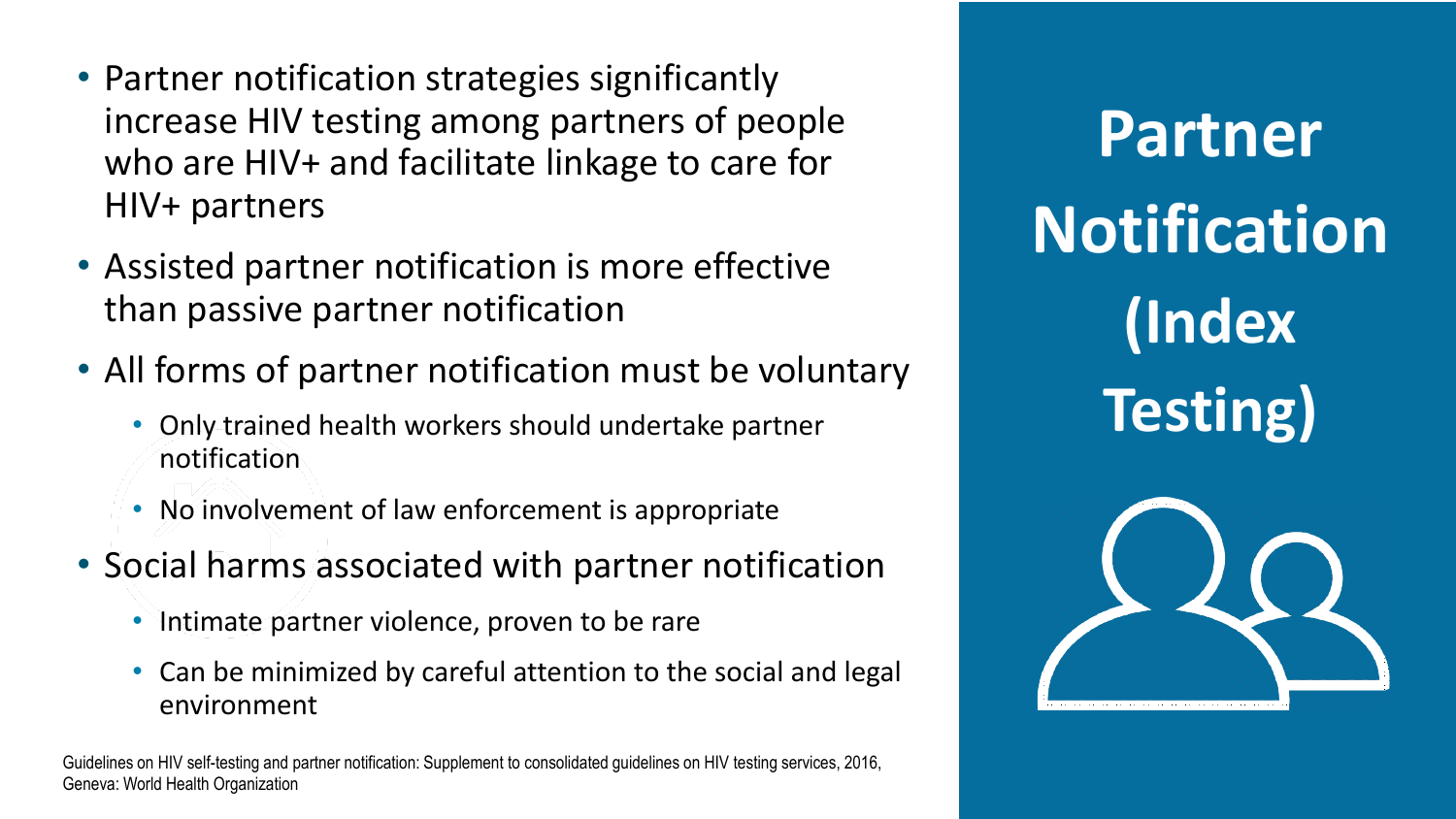# **SECTION 2 RECOMMENDATIONS FOR LINKAGE TO HIV CARE**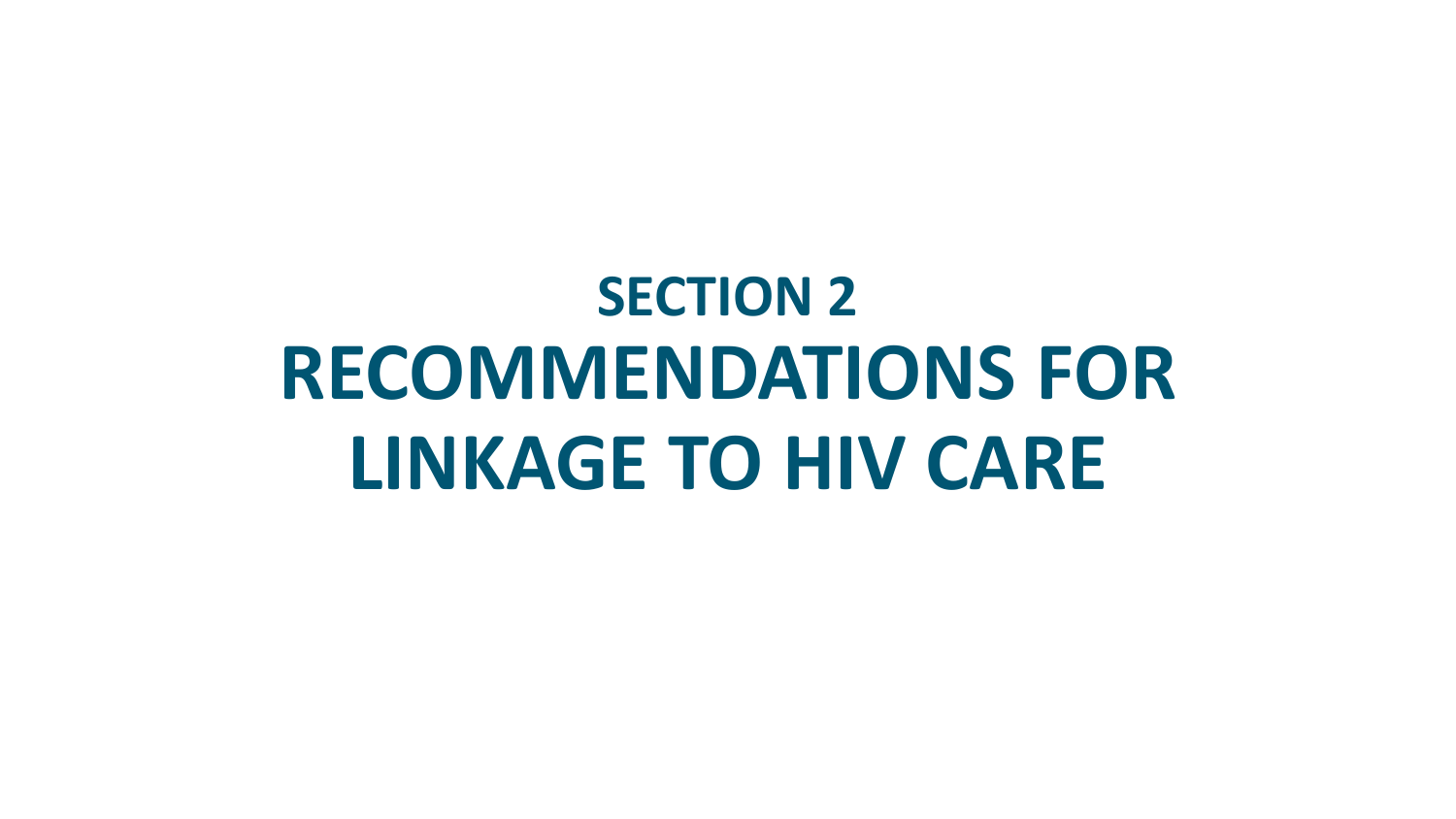#### **Inadequate Linkage to Care**

HIV testing and treatment cascade, global, 2017



Sources: Miles to go: UNAIDS UNAIDS AIDSInfo database, 2018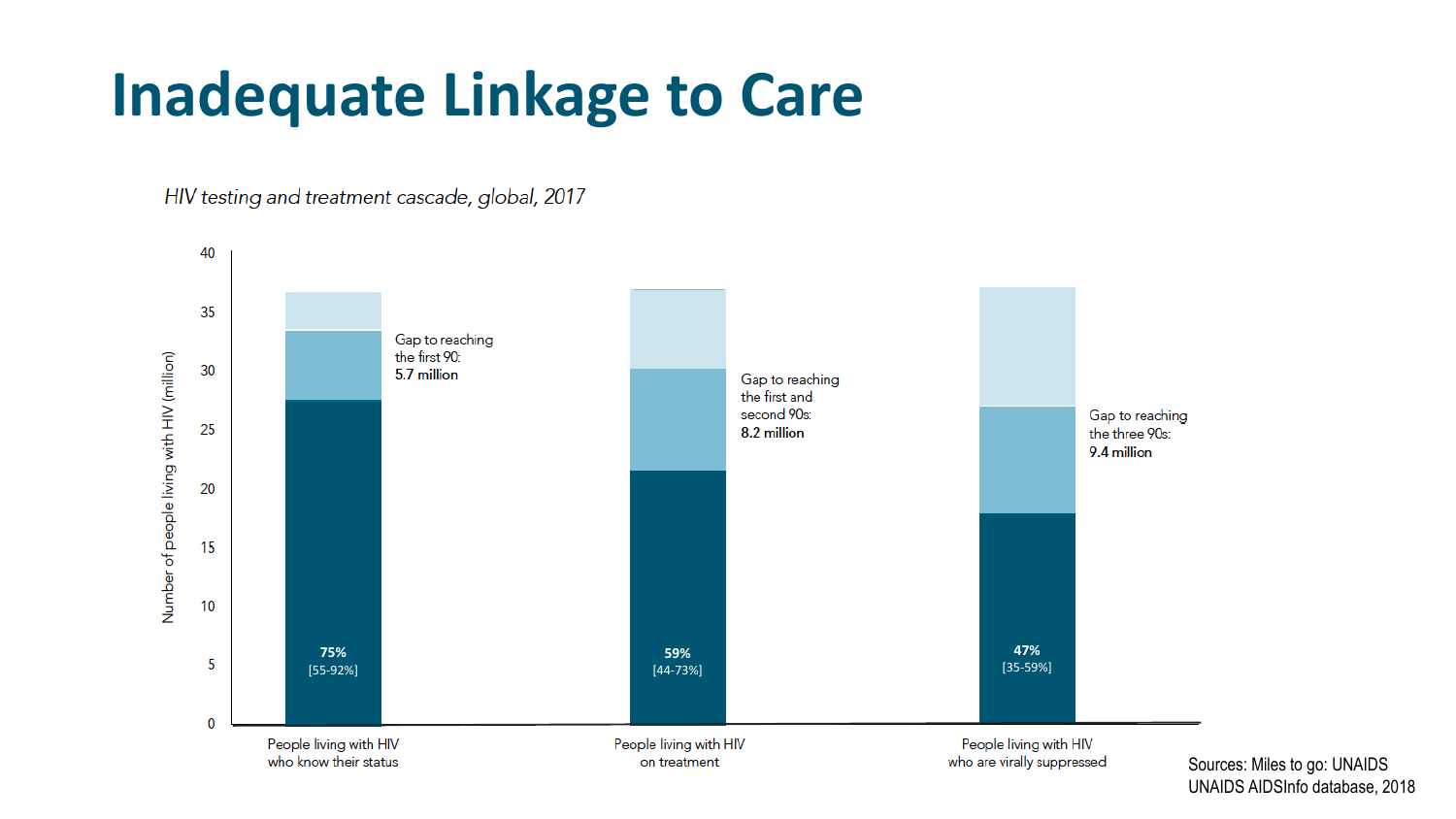#### **Barriers to Linkage to Care Systemic**



- Availability and accessibility based
- A person in a remote area who has to travel to get HIV treatment
- Failure to implement a treatall approach can lead to:
	- Uncertainty and confusion about when to start treatment
	- PLHIV to fall out of care for extended periods

Tso LS et al., Facilitators and Barriers to Linkage to Care Interventions: A Qualitative Evidence Review, AIDS 2017;30(1):1639-1653. Thompson MA et al., Guidelines for Improving Entry Into and Retention in Care and Antiretroviral Adherence for Persons with HIV: Evidence-Based Recommendations from an International Association of Physicians in AIDS Care Panel, Ann Intern Med 2012;156)11):817-833.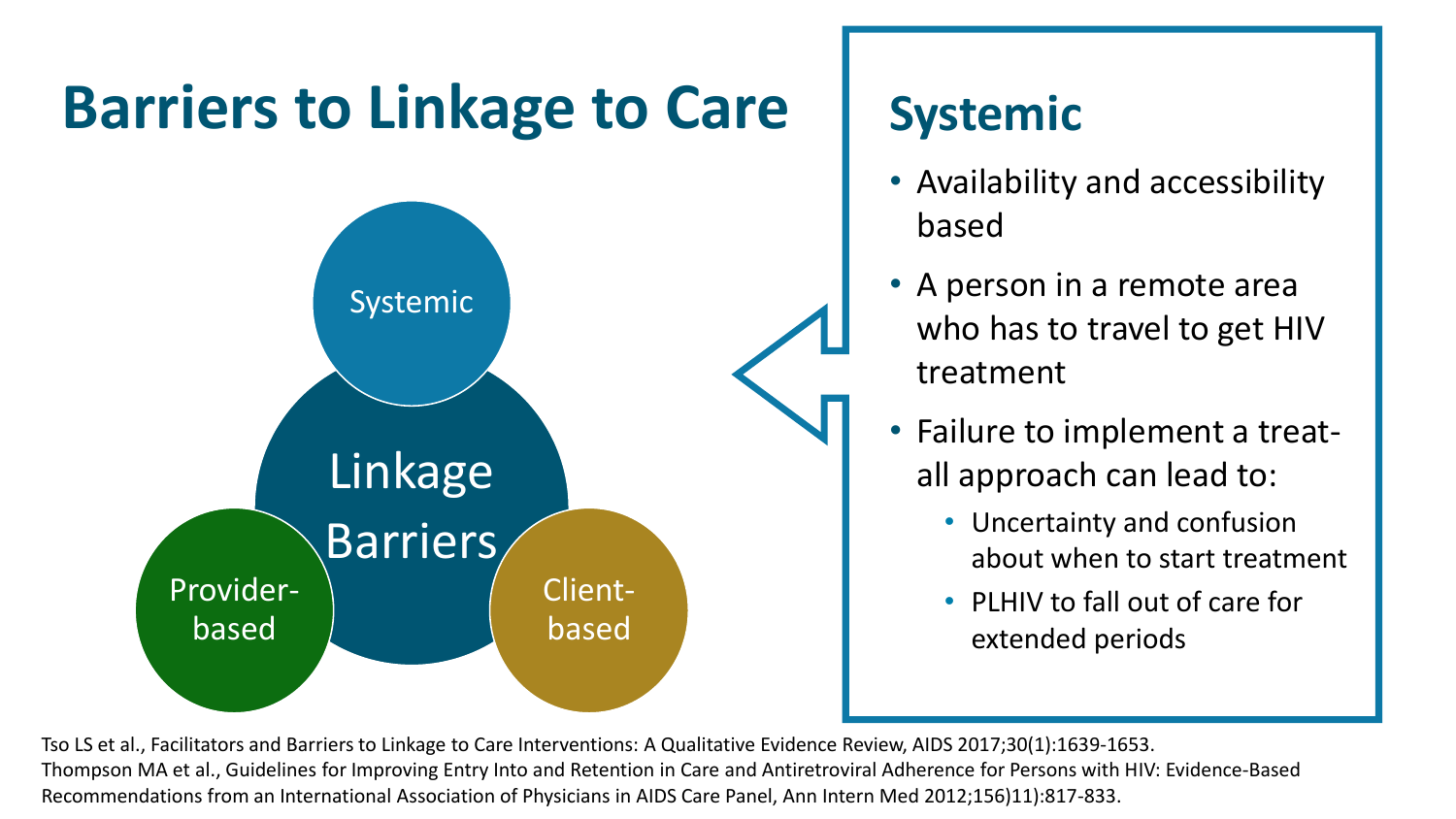

- No systems in place to follow up if that person fails to keep the appointment
- Clinics may not have functioning linkages with community testing programs
- Stigma and discrimination

Tso LS et al., Facilitators and Barriers to Linkage to Care Interventions: A Qualitative Evidence Review, AIDS 2017;30(1):1639-1653. Thompson MA et al., Guidelines for Improving Entry Into and Retention in Care and Antiretroviral Adherence for Persons with HIV: Evidence-Based Recommendations from an International Association of Physicians in AIDS Care Panel, Ann Intern Med 2012;156)11):817-833.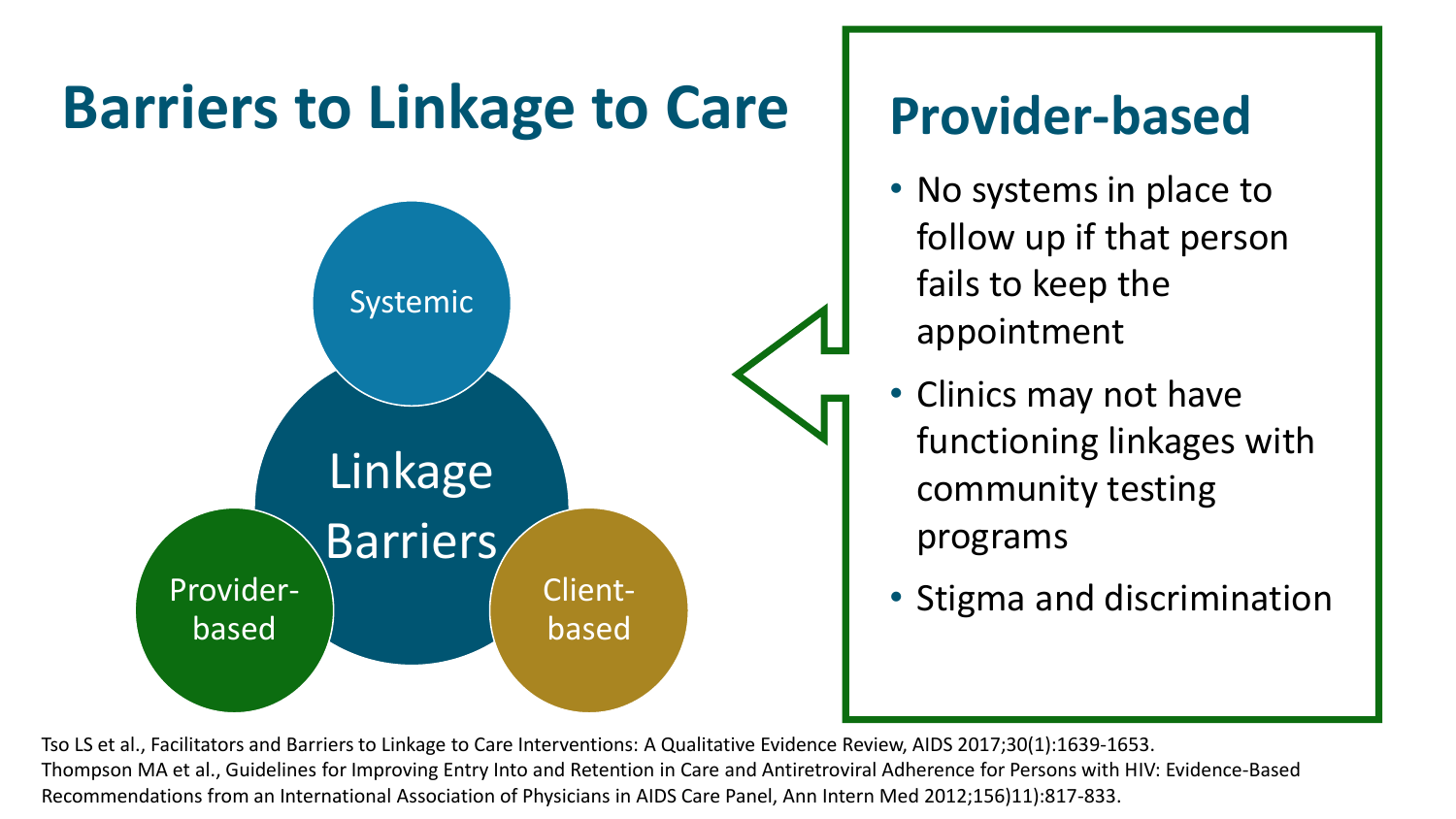![](_page_22_Figure_0.jpeg)

Tso LS et al., Facilitators and Barriers to Linkage to Care Interventions: A Qualitative Evidence Review, AIDS 2017;30(1):1639-1653. Thompson MA et al., Guidelines for Improving Entry Into and Retention in Care and Antiretroviral Adherence for Persons with HIV: Evidence-Based Recommendations from an International Association of Physicians in AIDS Care Panel, Ann Intern Med 2012;156)11):817-833.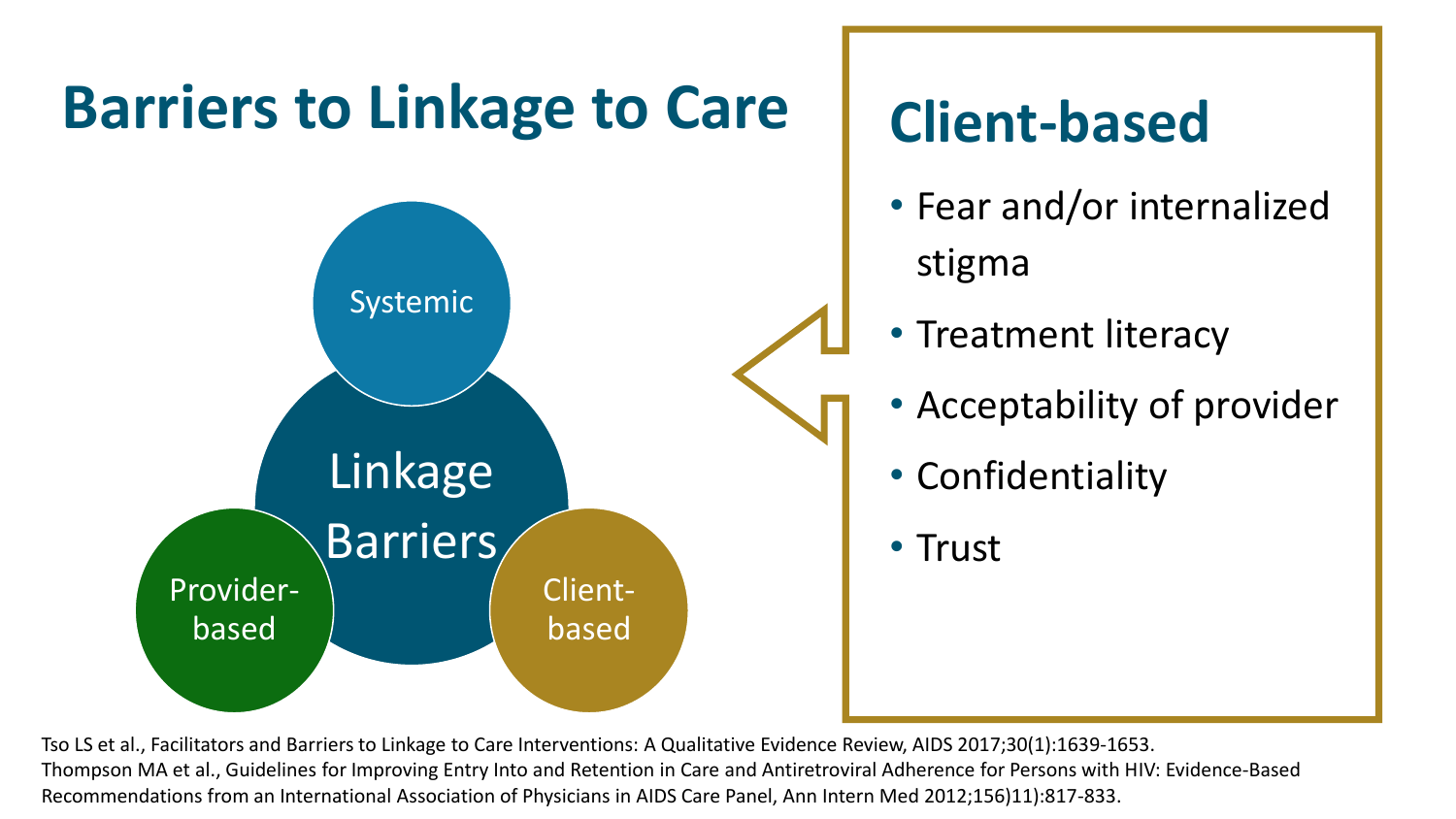#### **Best Practices for Linkage to Care**

![](_page_23_Picture_1.jpeg)

Home-based HIV testing and homebased ART initiation

![](_page_23_Picture_3.jpeg)

Integrated services

![](_page_23_Picture_5.jpeg)

Assistance with transport

![](_page_23_Picture_7.jpeg)

Decentralized ART Decentralized ART **ANTIFIED ANTIFIED PEER NATIONAL PROPERTY DETAILS** 

![](_page_23_Picture_9.jpeg)

![](_page_23_Picture_11.jpeg)

Community outreach to find people lost to follow-up

Communication technologies

Consolidated Guidelines on the use of Antiretroviral Drugs for Treating and Preventing HIV Infection: Recommendations for a Public Health Approach – 2nd ed. WHO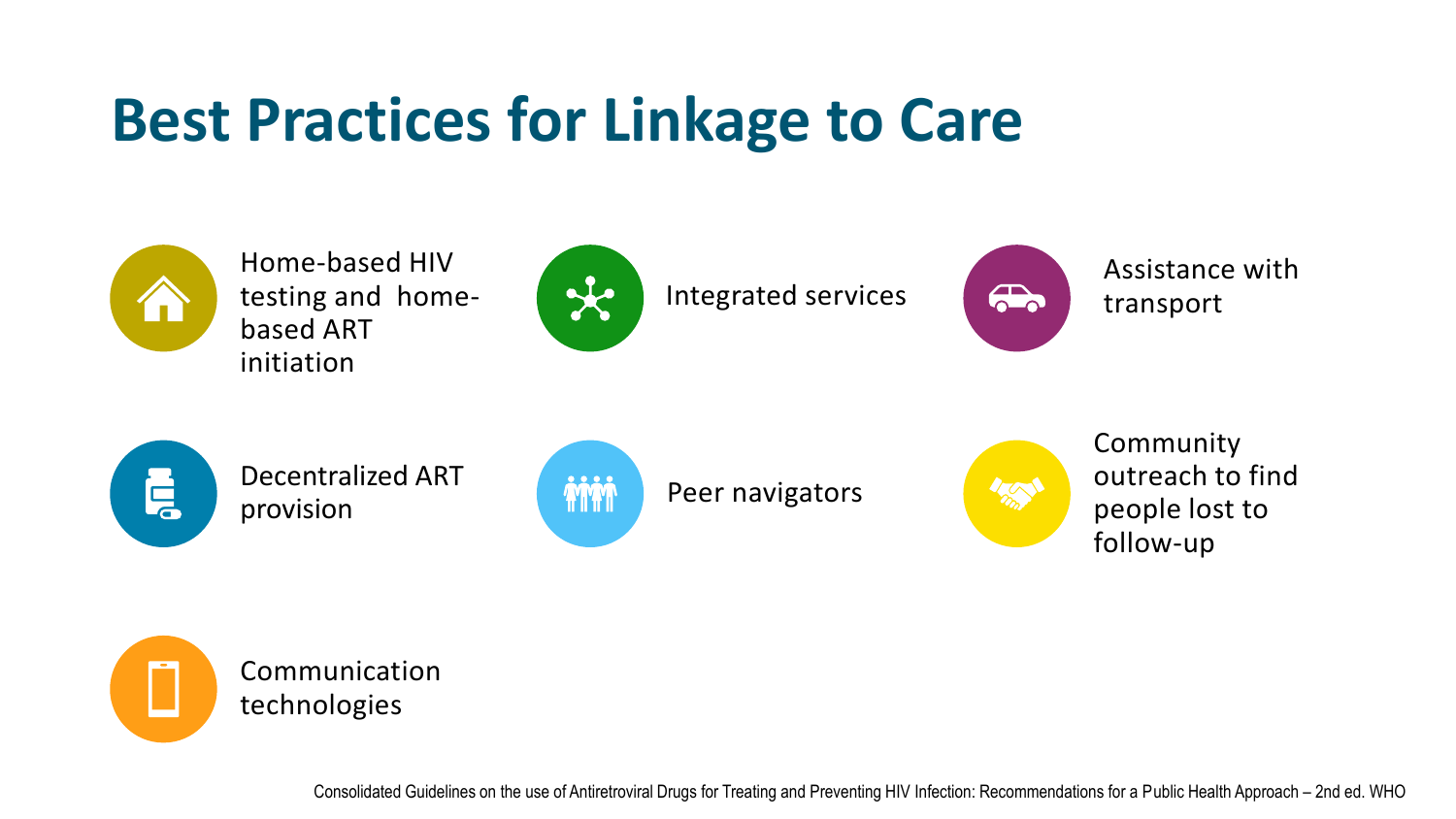![](_page_24_Picture_0.jpeg)

#### **Reflection Points**

**Let's reflect upon the content of this module:**

- 1. Why do 1 in 4 people living with HIV globally not knew their HIV status?
- 2. What are the key barriers to HIV testing?
- 3. How can differentiated HIV testing services increase knowledge of status?